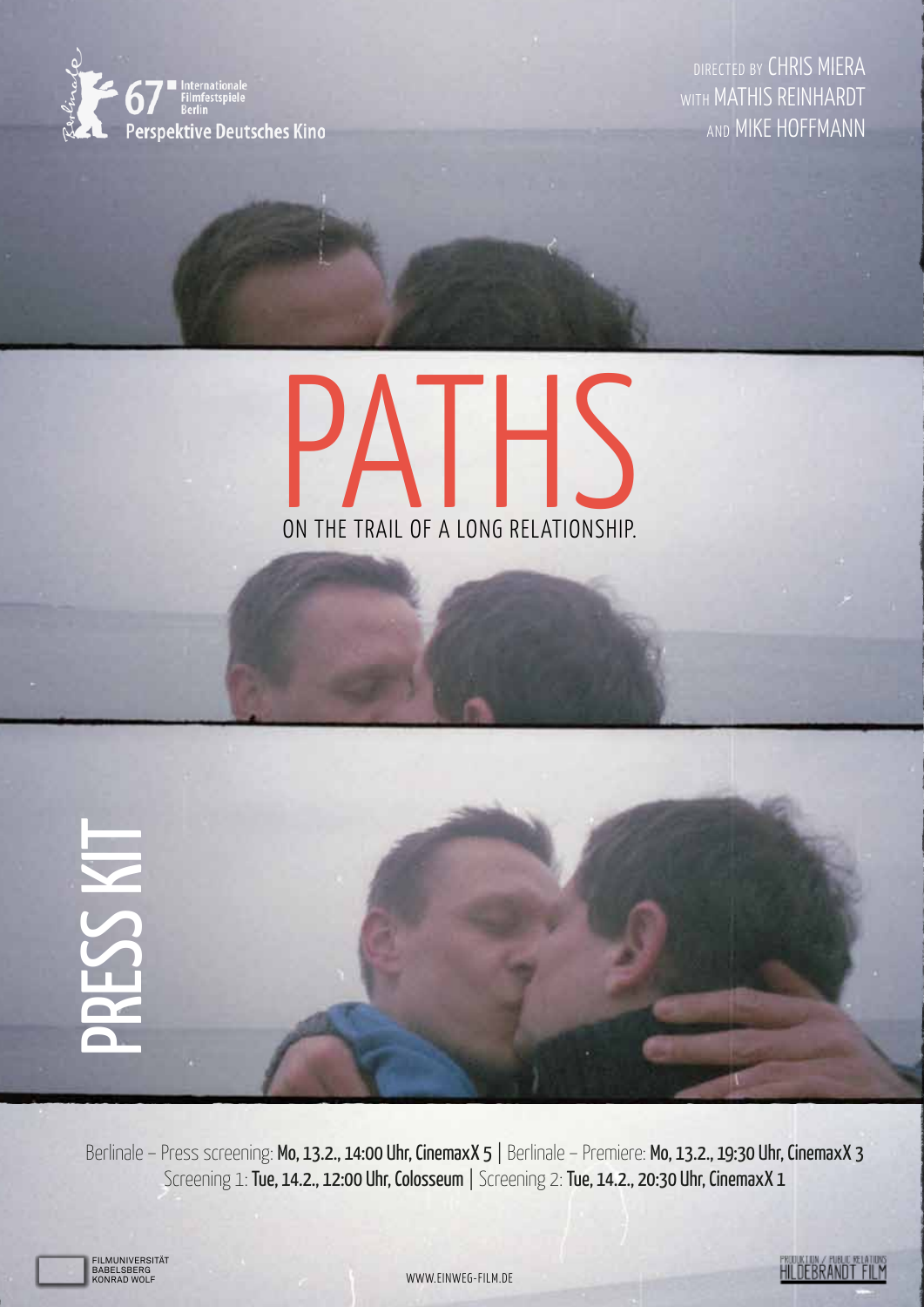### **Content**

# Paths



## **LOGLINE**

On the trail of a long relationship.

## **SYNOPSIS**

How long is an eternity? A few years or just a breaking of the waves at the rugged Baltic coast? Andreas and Martin share all the ups and downs of everyday life, and their son is maturing. A cautious approach to the traces of a long relationship.

# Synopsis (LONG)

A small quiet place in Thuringia. Andreas' (42) workshop is running well again and Martin (43) is not as much on the road as before. Son Max (19) is out of the house. Finally, the two have more time for themselves and travel in November to the Baltic Sea - as they have always done it before. But Martin is dissatisfied: the weather is bad and he would have preferred to stay at home. Andreas tears off his clothes and throws himself into the cold sea. Full of care, Martin tries to pull him back and swallows the salty water as he stumbles. Back in their holiday home the mood is disturbed by the different expectations. A cautious approach to the traces of a long relationship.

Paths tells the love of two people. Not how they got together, not a period that they live through, but their day-to-day-life: all the years between the first kiss and now.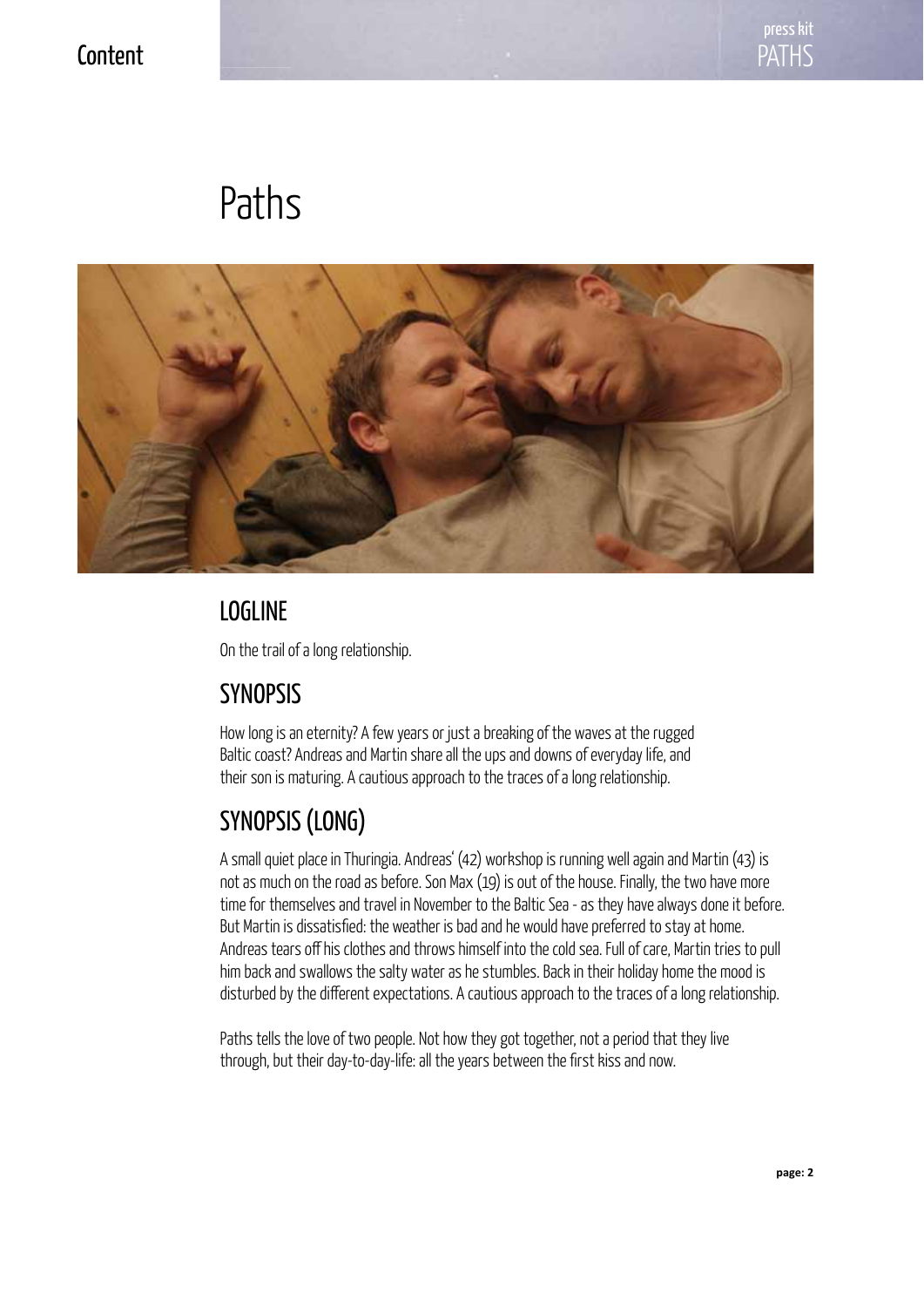### Short Facts

# Infos



Title: Paths Length: 108 min Production Country: Germany Completion: 02/2017 Shooting Format: RED 5K

**Director & DoP:** Chris Miera Assistent director: Alex Weiz Editor: Mirko Scheel Soundrecording & Sounddesign: Philipp Schwabe Re-recording mixer: Christoph Walter Music: Music: Matija Strniša Costume Designer: Sonja Hesse Makeup: Claus Grüßner Line Producer: Anya Grünewald Producer: Chris Miera Koproduction: Hildebrandt Film

Genre: **film**, drama Screening Format: DCP 4K, 1:2,35 (Cinemascope), 5.1

Cast: Cast: Cast: Mike Hoffmann, Mathis Reinhardt, Tom Böttcher, Cai Cohrs Screenplay: Creenplay: Creenplay: Philipp Österle & Chris Miera Production: Filmuniversität Babelsberg KONRAD WOLF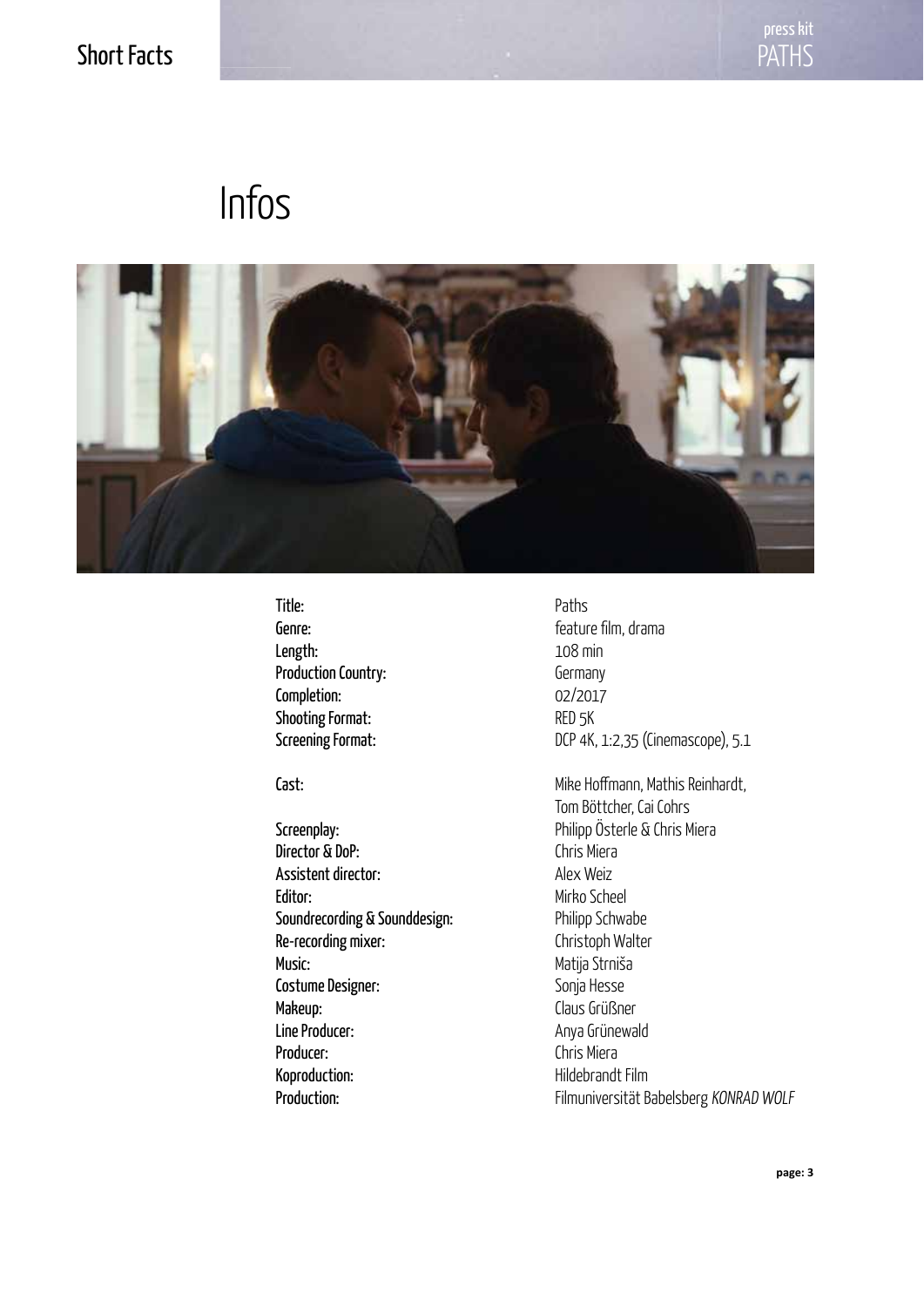#### **Director**



Bio

Born in Schwedt near Berlin in 1986. He made his first film while attending school in Beijing. A series of internships at different film productions followed. In 2008 he attended courses in Computer Science before taking up studies at the Film University Babelsberg KONRAD WOLF. "Paths" is his diploma film.

#### Filmographie (exerpt)

| Filmographie (exerpt) |                                            |
|-----------------------|--------------------------------------------|
|                       | 2017 Ein WEG, Feature, 108 min             |
| 2016                  | DIE KRAFT, DIE BLEIBT, 87min               |
| 2012                  | GETEILT, Shortfilm, Germany, S16mm, 18 min |
| 2011                  | GEFÜHLT, Shortdoc, Germany, 16mm, 15 min   |
|                       |                                            |
|                       |                                            |

#### Director's Statement

We are remembering 15 years: How Andreas gives Martin a chestnut on the beach, silly arguments and the great dramas. How Martin moves in with Andreas and his son Max, when his mother still lived and how Max hides in Martins arms, when he barely knew him and, of course, how they fell sensually over each other in the holiday house on the Baltic Sea. A long time. Together.

We are approaching two people who change their way of life, because they have turned in different directions. But how do the both protagonists deal with it? How are things going on from now on? Are many years of relationship easy to forget? And how reacts their son, who is growing up? Was their love over or is love a permanent state? And are the changes opening up perhaps new opportunities for the two protagonists?

Many films about relationships end at the point where the couple have happily come together. But the time after is really interesting, everyday life and routine sneaks into the relationship. What power will make two people of billions choose to share their lives for a long time? And how do couples come to part after a long time, where one could actually remain happy until the end of all days? Paths follows these questions carefully.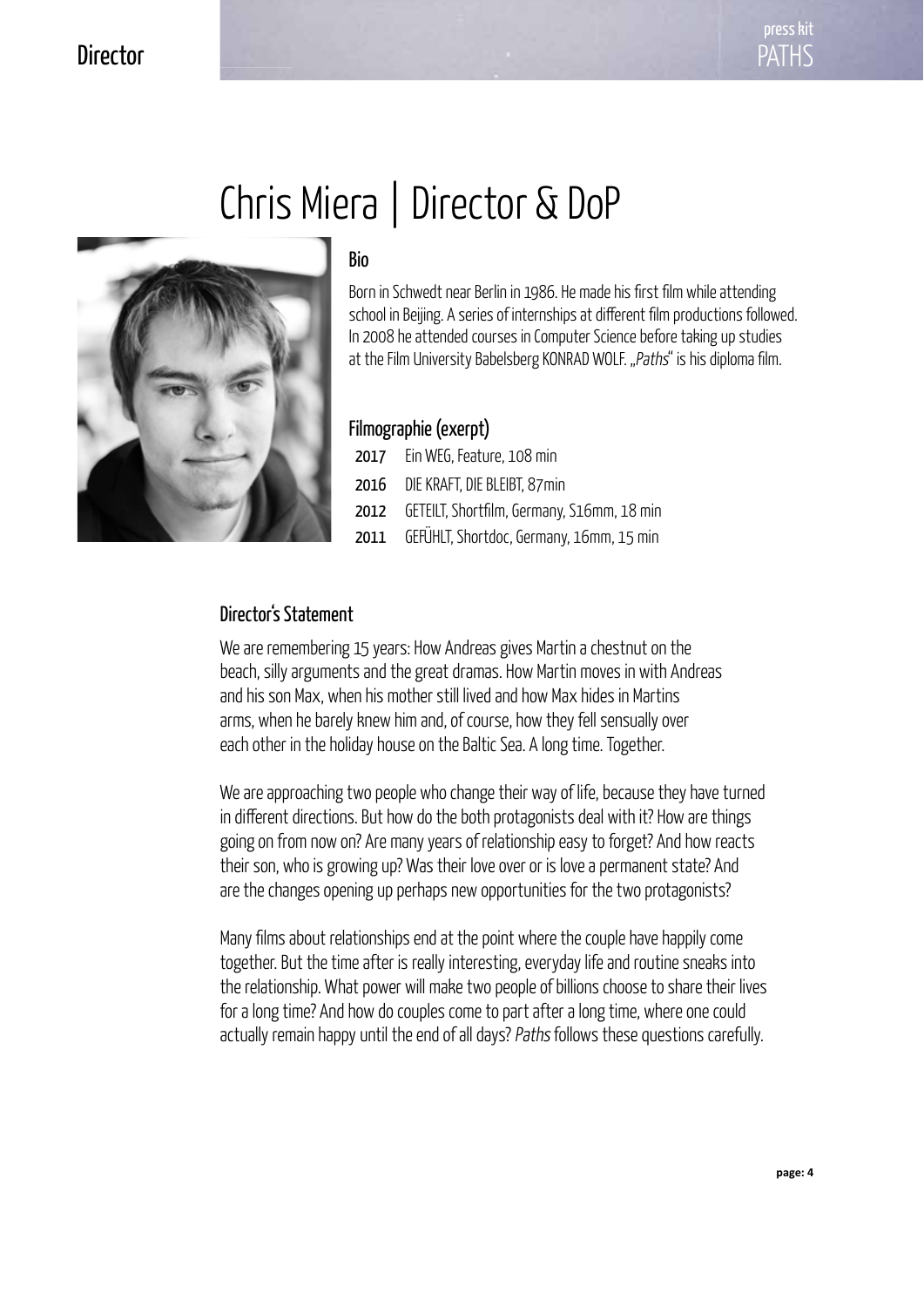# The feeling of free film making

Paths follows the further development of my documentary approach. Why not make films that are shot like a documentary - small team, great intuition, tremendous flexibility - and at the same time the strengths of a formulated story, combined with the possibility to make moments repeatable with actors. Especially since the ever-evolving digital technology allows uncomplicated working - beyond closed traffic lanes with trucks, and in spite of all, the visual appearance of a feature film. We have intensively worked together for "Paths" and always understood the circumstances of a low low budget film as strength. The use of real places, such as the workshop, where Andreas works and the familiarity of a compact and well-established core team. It was the idea to deal creatively and playfully with a story.



places, such as the workshop, where Andreas works and the familiarity of a comp<br>well-established core team. It was the idea to deal creatively and playfully with a<br>Our approach is a holistic process. Both in the devel<br>mate AUF DEN SPUREN EINER LANGEN BEZIEHUNG.<br>Iooks at a freshly developed photo film has been concederably Our approach is a holistic process. Both in the development of the material, as well as through the shooting up to the assembly of the story is always reworked and questioned. Thus, written scenes in the production can be completely reinterpreted by external circumstances without losing the core. For example, the scene in which Andreas dramatized because, unlike the screenplay, we shoot the scene not behind his workshop, but on a mountain in the fog. A spontaneous and quick move with the whole team made this possible and we could turn a scene in a short time at dusk in the spherical fog.

> And actors need air to breathe. They need space and freedom to move at the moment. Because of the compact team, we were able to give

them that freedom and therefore, moments and dialogues emerged in a natural way. These are partly sprawling, but we could reduce this in the editing again in a cinematic way. This process is already taken into consideration during the shooting process and is therefore also used efficiently. Thus the improvisation is also used as approach to give the moment a greater strength and develop it further.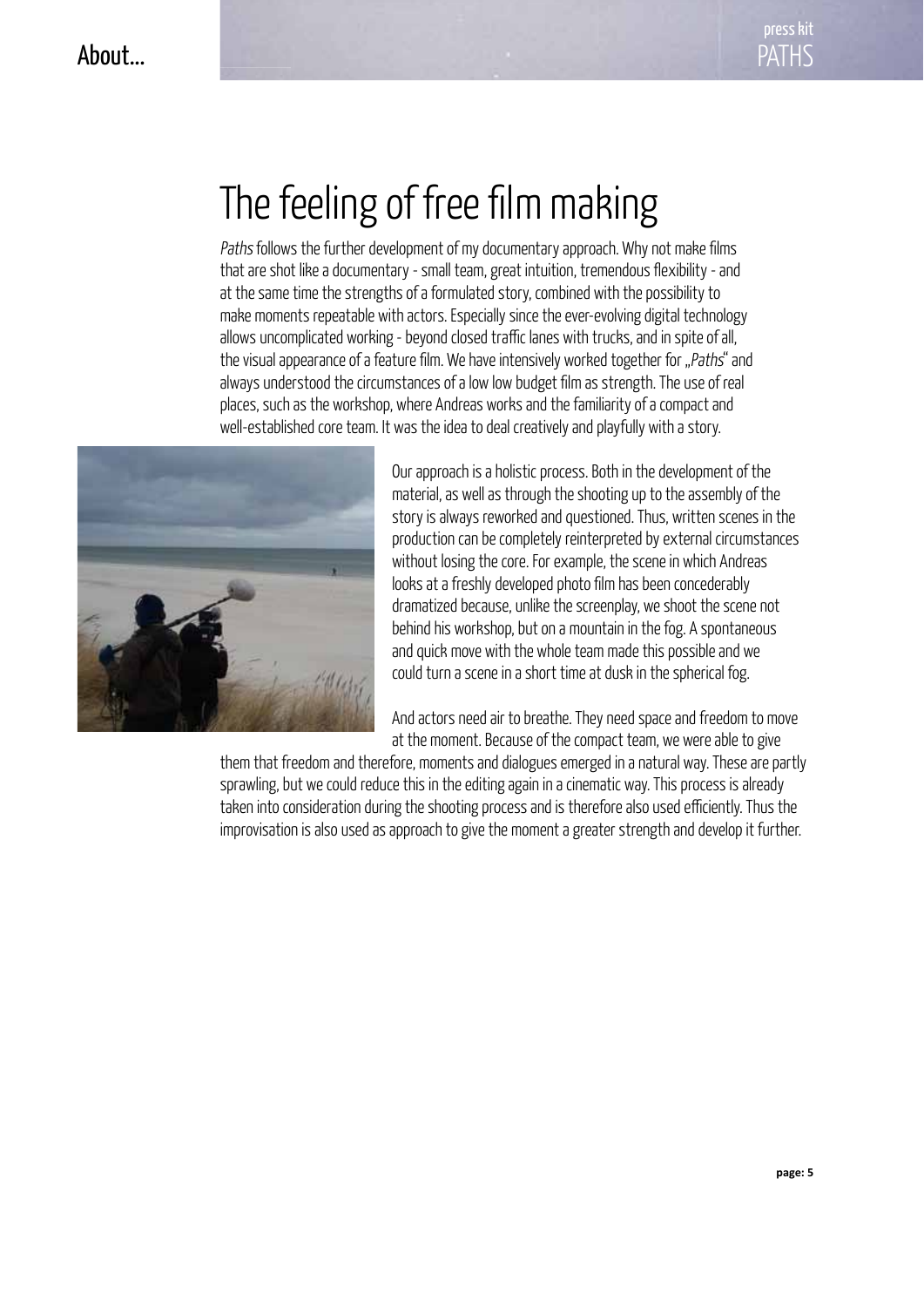

Stills for download: http://www.einweg-film.de/en/stills/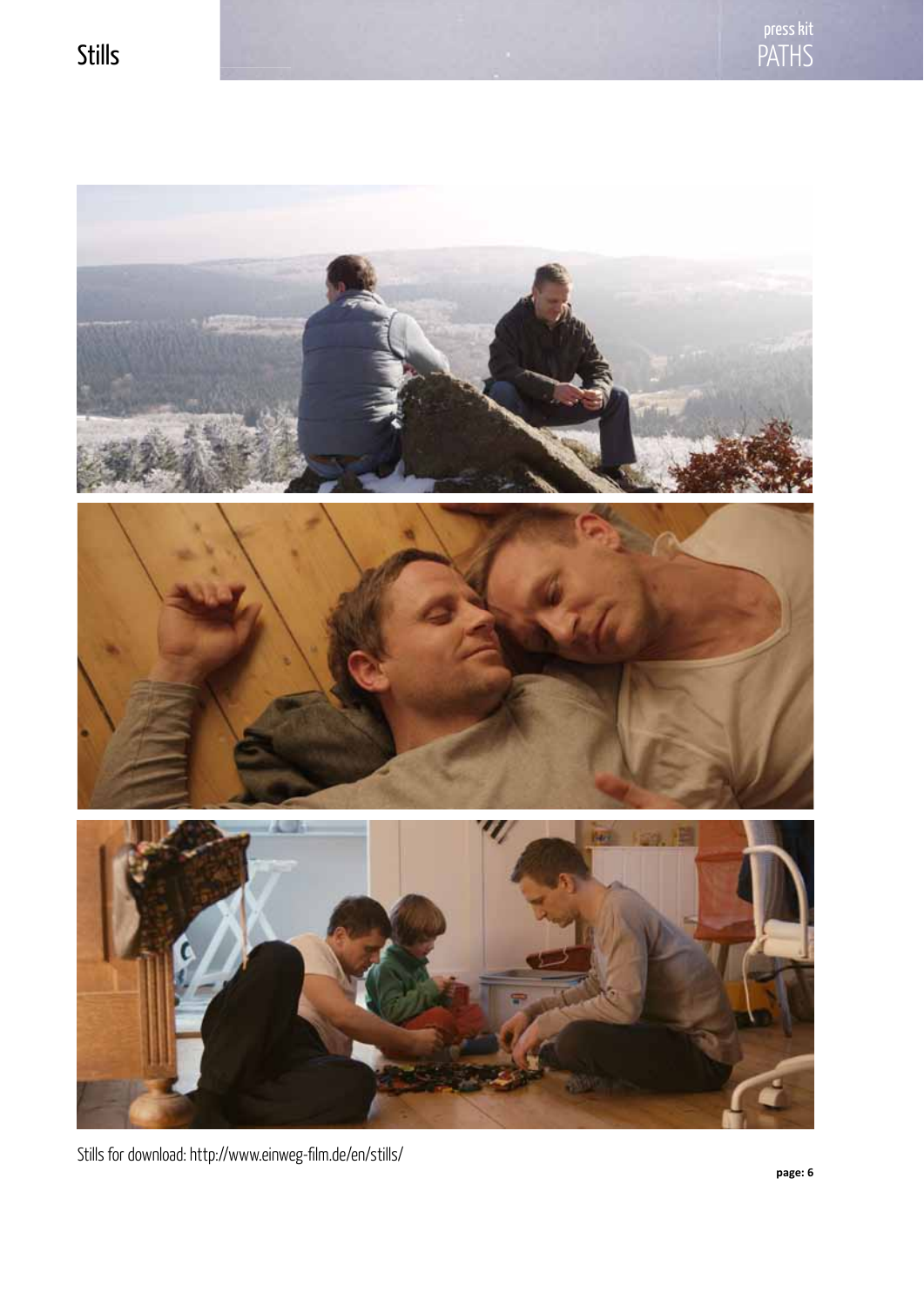

#### Andreas Haller Mike Hoffmann



Born in 1974, Mike Hoffmann, with roots in Austria, was already on stage in Düsseldorf and Cologne, at the Schauspiel Frankfurt, at the Schlosstheater Moers, at the St. Pauli Theater and the German Schauspielhaus in Hamburg and in New York. Since 1999 he has appeared on numerous television and cinema films and in continuous series reels.

His filming activities led him to Germany, France, Spain, Austria, Hungary, Romania, Iceland and Sweden. The ZDF production WETTLAUF ZUM SÜDPOL with Mike as Roald Amundsen received a nomination for the International Emmy Award.

The Spanish Movie DER SCHACHSPIELER with filming in Budapest and Gran Canaria is next to the lead role in PATHS one of the great shooting experiences of the last year.

#### Martin Winter Mathis Reinhardt



Mathis Reinhardt was born in 1978 in Filderstadt. From 2003 to 2007 he studied at the Mozarteum in Salzburg. Already during his studies he was on stage at the Salzburg Festival. His first engagement led him to the Deutsche Theater Berlin, followed by a permanent engagements at the Schauspielhaus Frankfurt, Schauspiel Leipzig and the Dresden State Theatre.In addition, Mathis Reinhardt regularly appears in film and television.

Thus he was, among other things, In the German OSCAR ® -face "In the Labyrinth of Silence".

With PATHS and "Der Junge Karl Marx", Mathis Reinhardt is represented with two films at the 67th International Film Festival in Berlin.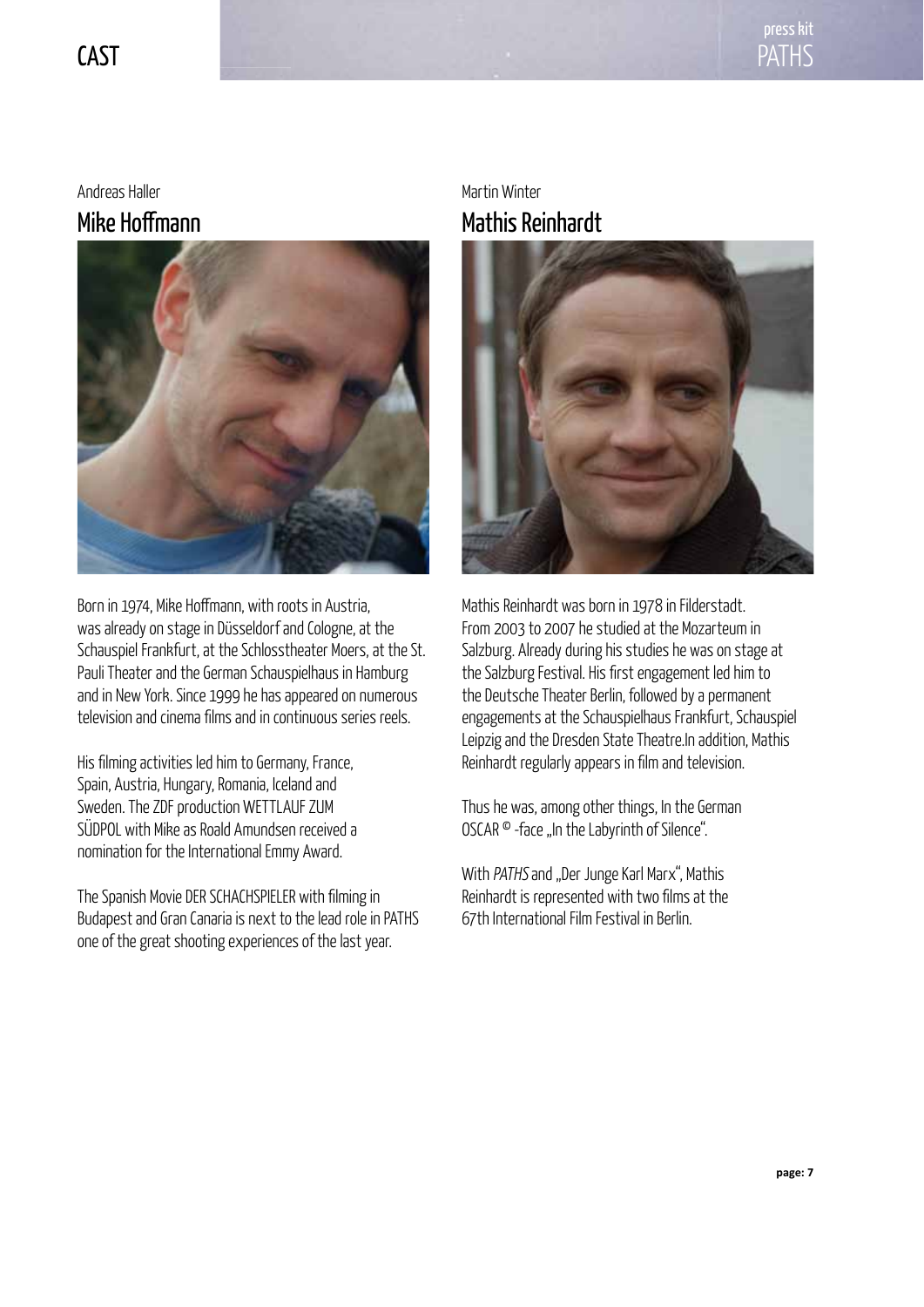

#### Philipp Österle | Screenwriter

Born in Berlin. Photographs and writes since his childhood. Guitarist in a band for 11 years. He studied business engineering at the Technical University of Berlin, before moving to the Film University Babelsberg KONRAD WOLF in 2012. Paths is his graduation film.

Born in Berlin. He began his career as an editor in 2002. In the following years, he worked on several international long-film projects as an editorin-chief of Peter Przygodda, Oli Weiss and Stéphane Roche. For "The Palermo Shooting" (director: Wim Wenders), he received a nomination for the German film prize in the category "Best Editor". Paths is his





Mirko Scheel | Editor

Philipp Schwabe | Sound Born in Suhl. Has his roots in Schmalkalden. Has always making music and likes to work with wood. 2010 he follows his passion for the sound of things and studied sound at the Film University Babelsberg KONRAD WOLF. Now he works as a sound designer. By the way, he still likes to work with wood and produces music.



#### Matija Strniša | Music

Matija Strnisa studied clarinet at the Academy of Music in Ljubljana, Slovenia, electronic composition at the Folkwang University of Arts in Essen and film music at the Film University Babelsberg KONRAD WOLF in Potsdam. He composed the film music for the feature film "Meteorstrasse", which opened the "Perspektive Deutsches Kino" section of the Berlinale in 2016. For the music in the film "Die Kraft, die bleibt", he was nominated for the best music in the section feature film at Music + Sound Awards 2016. In September 2016 he was nominated for the Deutscher Filmmusikpreis in the category Nachwuchspreis.